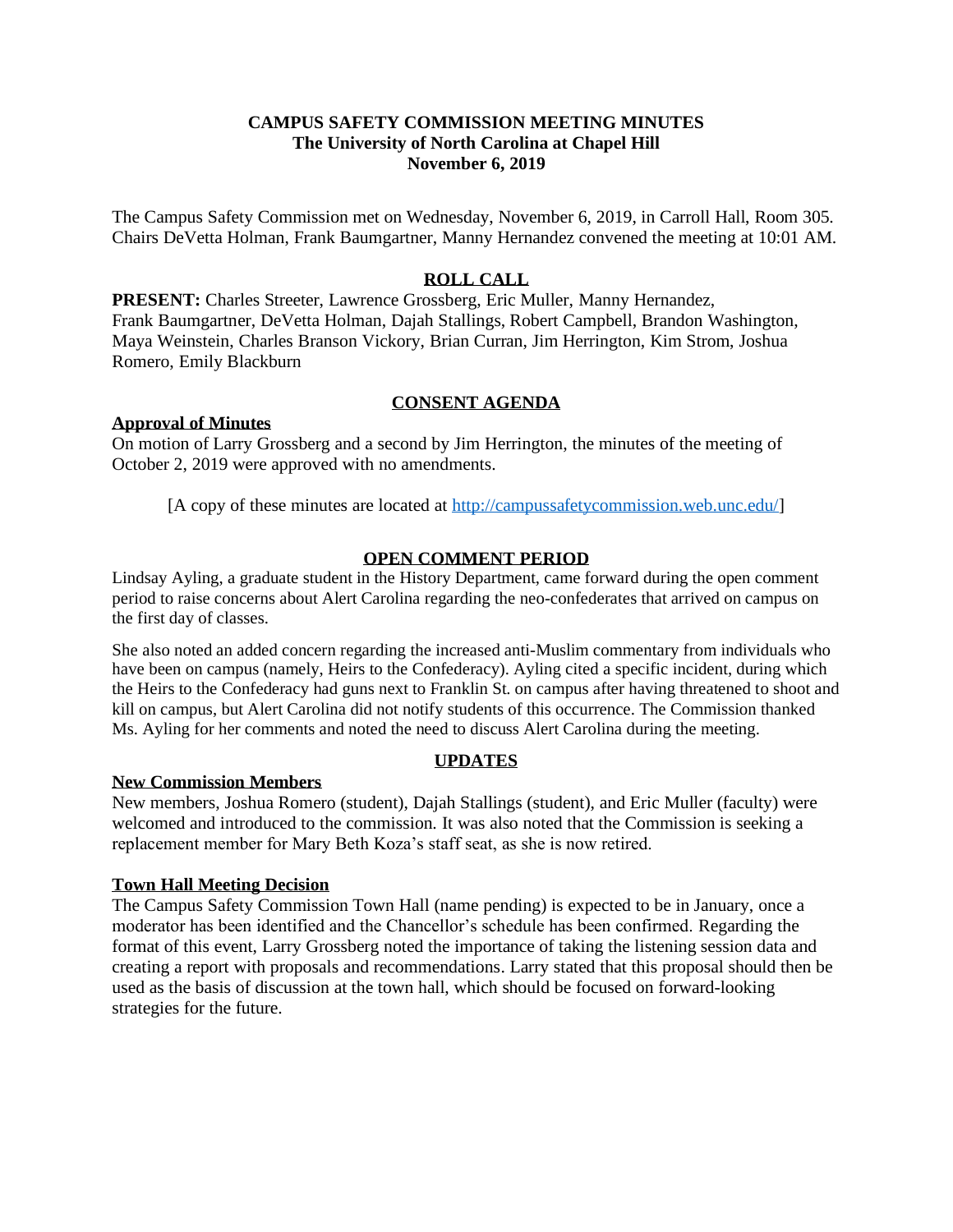#### **SUBCOMMITTEE REPORTS**

### **Police Policy and Procedures**

Brian Curran and De'Ivyion Drew have been selected as the co-chairs of the Police Policy and Procedures subcommittee. They have met twice since the creation of the subcommittee and have coordinated with Lieutenant Nato with UNCPD to gain access to the general orders and policy procedures manuals for the department. At their October 30 meeting, the subcommittee discussed how to keep employees accountable to a manual that is so vast in subject matter and general content.

The subcommittee has also discussed jurisdiction issues on campus and in the great Chapel Hill area, where lines become blurred during safety incidents. The need for close communication between UNC Public Safety and CHPD was identified as a possible solution for the aforementioned issue. Additional subjects discussed included: mental health crisis procedures, de-escalation tactics, sexual assault investigations, internal affairs investigations, and how these proceedings take place.

UNCPD have volunteered to host a Campus Safety Commission meeting in the future and have also suggested a more active police presence at meetings in order to build a stronger relationship between the Commission and police department.

### **Data and Information**

The Office of Ethics and Integrity conducted a review of UNC safety policies in relation to this subcommittee. Additionally, the subcommittee is in the process of creating a spreadsheet of data sources (Clery Act, Incident Management System, Listening Session reports, etc.) and have begun pulling together details including the responsible unit, frequency of gathering information, online location, etc.). Once this spreadsheet is fully populated, it will be available to the public on the Campus Safety Commission Website.

# **Outreach: Student & Community Engagement**

The subcommittee has discussed the listening sessions and the context of the listening sessions. In the future, outreach needs to be more proactive without expectations of availability in order to have more intentional engagement. Robert Campbell noted that a majority of students had no idea what the listening sessions were – they felt that there was a major lack of communication and they were excluded. Robert stated that the students want to be involved, but they don't know what outlets will be used to communicate (Alert Carolina is also a related concern).

# **Training & Development**

Brandon Washington announced that Jen Scott will attend the December meeting to conduct a Clery Act training and discuss the Annual Safety Report released in September, understanding what crimes are reported, what jurisdictions are involved, etc. Brandon also reminded the Commission that AAU data has been released about the University. Chancellor Guskiewicz has called for a coalition to be convened to address the issues identified in the report, which will likely have representation one or more Campus Safety Commission members.

# **Executive Report & Summary**

The Executive Report and Summary Subcommittee had no updates at the time of the meeting.

# **WORKING GROUPS**

The remainder of the meeting was spent working in small groups to identify themes found in the listening session data and online survey data. Themes were divided into (but not limited to) several categories: UNC Police, Sexual Assault, Communication, Physical Safety, Anti-Racist, Safety of Marginalized Communities, Freedom of Speech. Members were assigned by category and coded relevant comments